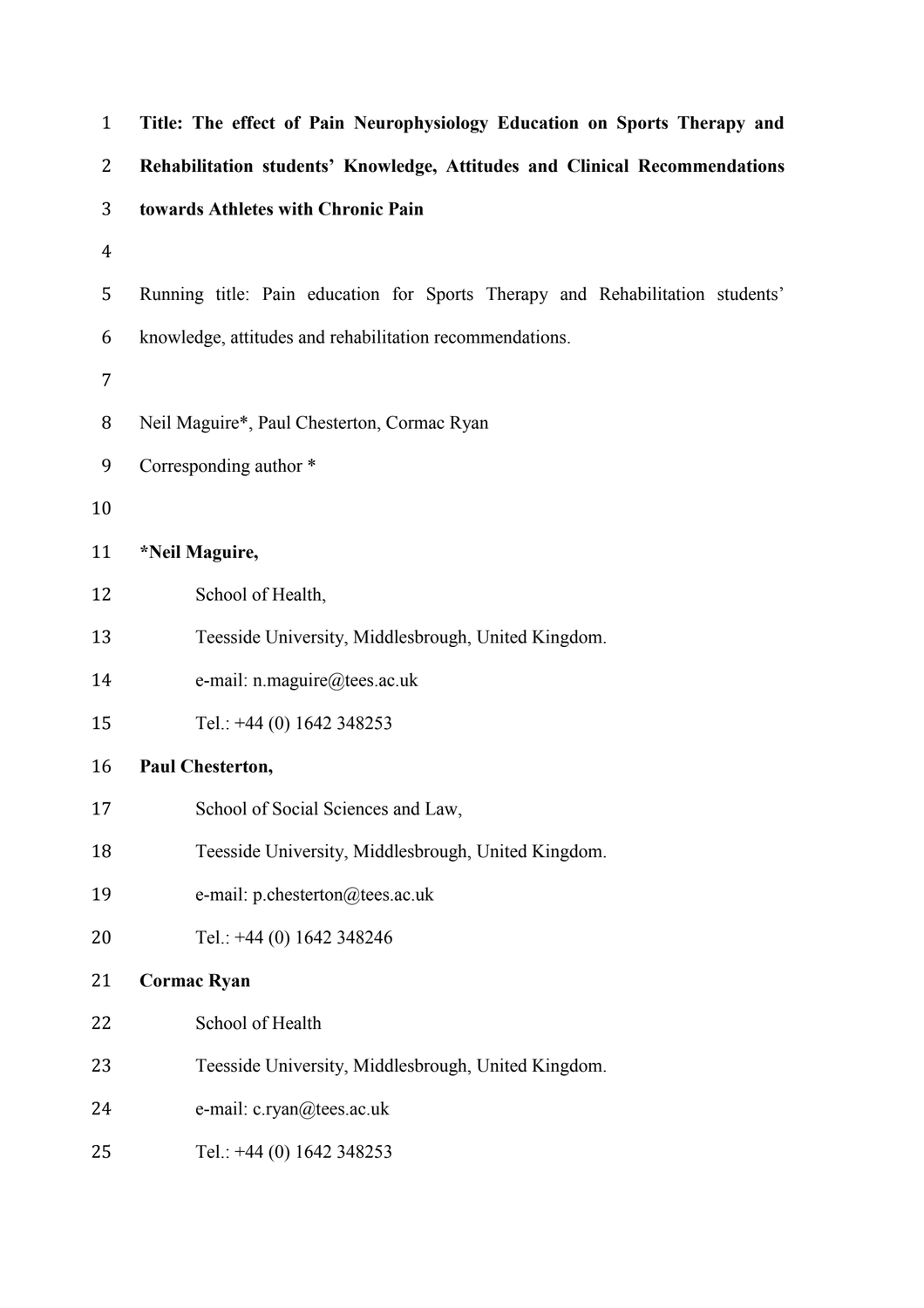| 26 |                                                                                                     |
|----|-----------------------------------------------------------------------------------------------------|
| 27 | No funding was received for this trial.                                                             |
| 28 |                                                                                                     |
| 29 | <b>ABSTRACT</b>                                                                                     |
| 30 | <b>Context:</b> Pain education is a fundamental part of a holistic approach to athlete injury       |
| 31 | management.                                                                                         |
| 32 | Objective: Investigate the effect of Pain Neuroscience Education (PNE) on Sports Therapy and        |
| 33 | Rehabilitation (STR) students: 1) knowledge of persistent pain; 2) attitudes towards athletes       |
| 34 | with persistent pain; 3) clinical recommendations for athletes with persistent pain.                |
| 35 | Design: Parallel groups, single-blind randomised control trial.                                     |
| 36 | <b>Setting:</b> A UK University.                                                                    |
| 37 | Participants: Sixty-one undergraduate and postgraduate STR students                                 |
| 38 | Interventions: The PNE session (intervention group) provided detailed information on the            |
| 39 | neuroscience of persistent pain, the modulating role of psychosocial factors on pain biology,       |
| 40 | and how this information could be used to inform clinical practice. The red flags (control group)   |
| 41 | session provided information on screening patients with persistent pain for serious/sinister        |
| 42 | pathologies. Each education session lasted 70 minutes.                                              |
| 43 | <b>Outcome measures:</b> (1). Knowledge - the Revised Pain Neuroscience Questionnaire; (2).         |
| 44 | Attitudes – the Health Care Pain Attitudes and Impairment Relationship Scale (HC-PAIRS);            |
| 45 | (3). Clinical recommendations – an athlete case vignette.                                           |
| 46 | <b>Results:</b> Post education, the PNE group had a greater increase in pain neuroscience knowledge |
| 47 | (mean difference 3.2 [CI 2.1 to 4.3], p<0.01) and improved attitudes (mean difference -10.1 [CI     |
| 48 | $-16.6$ to $-3.6$ ], $P<0.01$ ). Additionally, students in the PNE group were more likely to make   |
| 49 | appropriate clinical recommendations ( $OR = odds$ ratio, $CI = confidence$ interval) regarding     |
| 50 | return-to-work (OR 6.1 [CI 1.1 to 32.3], p=0.03), exercise (OR 10.7 [CI 2.6 to 43.7], p=<0.01),     |
| 51 | and bed rest (OR 4.3 [CI 1.5 to 12.8], p=0.01).                                                     |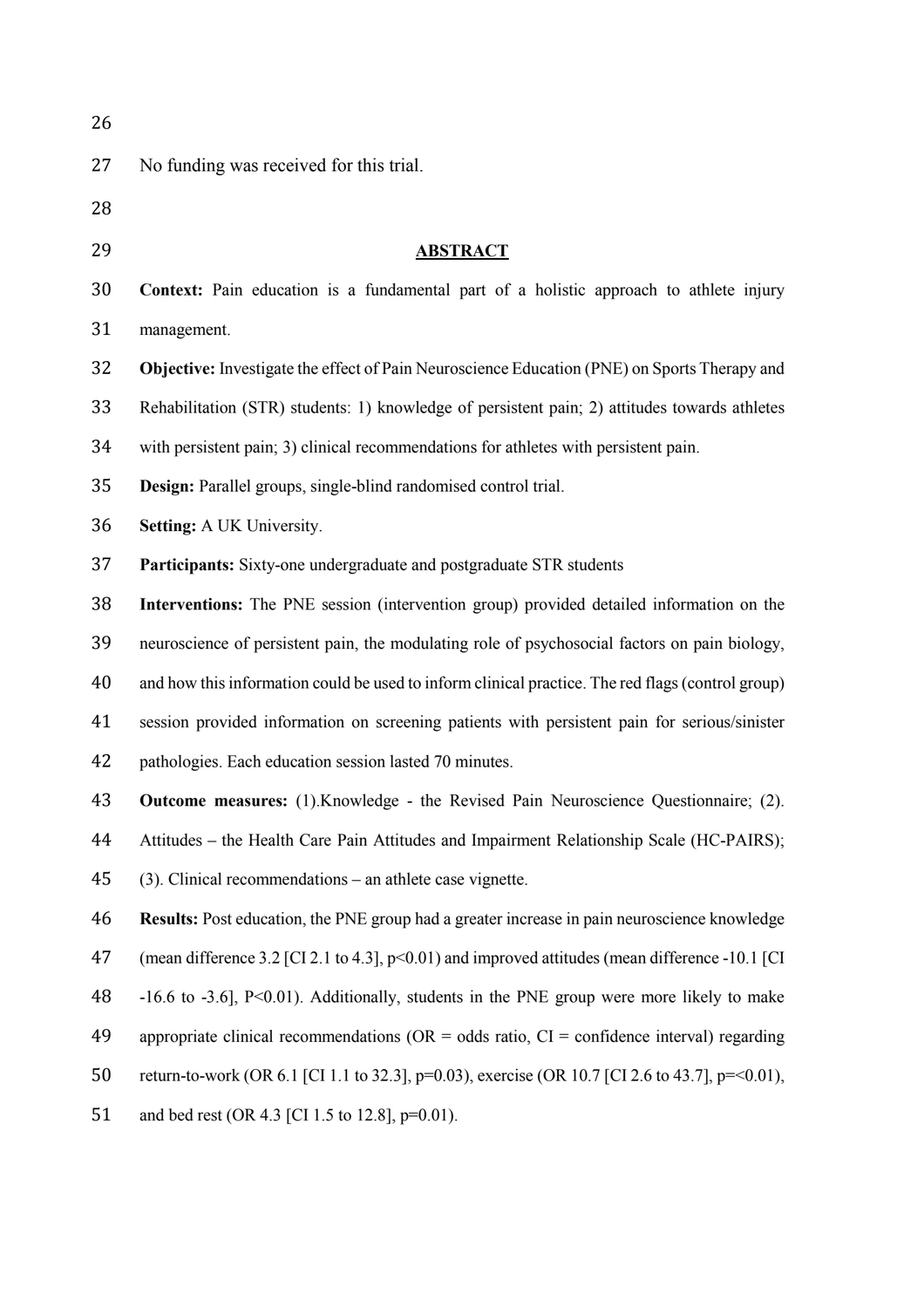| 52 | Conclusions: A brief PNE session can, in the immediate term, increase STR students'                        |
|----|------------------------------------------------------------------------------------------------------------|
| 53 | knowledge of pain neuroscience, improve attitudes towards athletes with pain and shift their               |
| 54 | clinical recommendations in line with current guidelines. Such changes could lead to enhanced              |
| 55 | rehabilitation for athletes with persistent pain.                                                          |
| 56 |                                                                                                            |
| 57 | <b>INTRODUCTION</b>                                                                                        |
| 58 | Up to 65% of athletes will experience low back pain during their career <sup>1</sup> . Recent research has |
| 59 | highlighted that psychological factors including anxiety, stress and low mood are collective               |
| 60 | predictors of injury chronicity for athletes <sup>2</sup> . Owing to this, recent calls have been made to  |
| 61 | approach athlete rehabilitation from a biopsychosocial perspective <sup>3</sup> . This treatment advice is |
| 62 | also replicated in the general population, with National Institute for Health and Care                     |
| 63 | Excellence <sup>4</sup> recommending pain education be included to improve clinical outcomes.              |
| 64 |                                                                                                            |
| 65 | Sports Therapy and Rehabilitation is an aspect of healthcare, with a sport and exercise                    |
| 66 | perspective, concerned with the prevention of and rehabilitation from injury through physical              |
| 67 | and exercise therapy. Thus, contemporary pain education at pre-registration level for sports               |
| 68 | therapists and rehabilitators (STR) is a logical prerequisite to delivering evidenced based                |
| 69 | practice post-registration.                                                                                |
| 70 |                                                                                                            |
| 71 | For traditional healthcare professional courses, both the quality and quantity of pain education           |
| -- | and the second control of the second                                                                       |

72 has been questioned<sup>5</sup>. A recent UK survey found that on average, across a range of undergraduate healthcare degrees (not including STR), less than 1% of the total curriculum was 74 allocated to pain education<sup>5</sup>. Evidence assessing the provision of pain education on STR related courses is lacking, however, the importance of contemporary education in this profession is high. Adequate provision of pain education at STR undergraduate level could support the call 77 made by Puentadura and Louw<sup>3</sup> to improve athlete rehabilitation. Noll et al.,<sup>6</sup> suggest structured education and the identification of psychosocial barriers can improve athletic performance.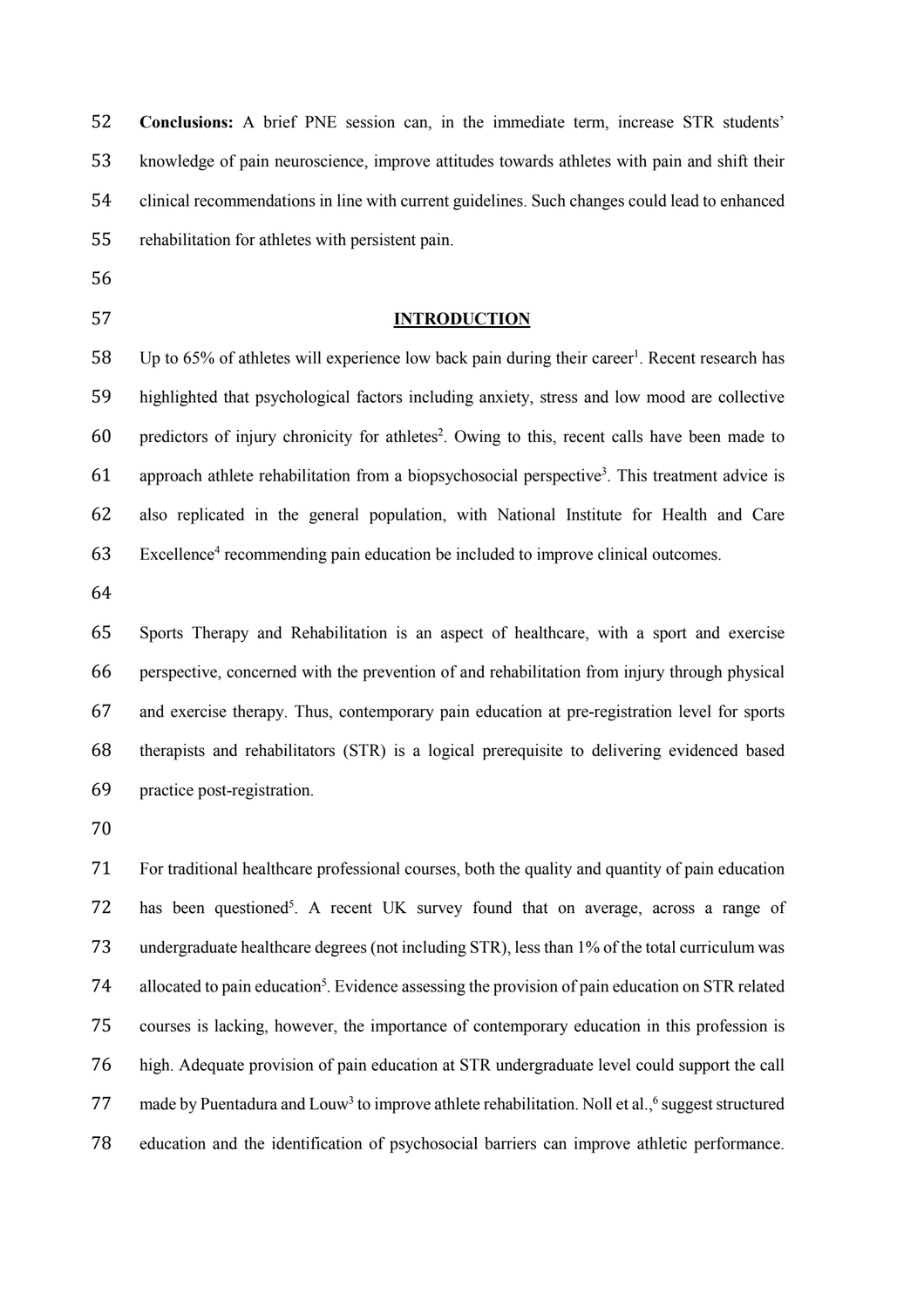With the importance attributed to pain education amongst the athletic population, it is imperative that STR pre-registration pain education methods are evaluated.

 A particular model of pain education is pain neuroscience education (PNE). Pain neuroscience education has primarily been used as an intervention for patients with chronic pain. Pain neuroscience education uses current understanding of neuroscience to help reconceptualise the experience of pain. The aim is to highlight that, although pain is a very real experience, it can be an over protective mechanism, even in the absence of tissue damage. In addition to patients, 87 PNE has been used to improve knowledge for clinicians<sup>7</sup> and physiotherapy students<sup>8</sup>. A recent 88 randomised control trial<sup>8</sup>, reported that a 70 minute PNE session for undergraduate physiotherapy students improved pain neurophysiology knowledge, improved attitudes and increased the likelihood of delivering appropriate treatment recommendations to patients with chronic pain. Given the prevalence of low back pain in the athletic population the research into the merits of PNE for STR students is warranted.

 Therefore the aim of this study was to investigate the effect of Pain Neuroscience Education (PNE) on STR students 1) knowledge of persistent pain; 2) attitudes towards athletes with persistent pain; 3) clinical recommendations for athletes with persistent pain.

- 
- 

## **METHODS**

## **Design**

 In this parallel group, single blind randomised control trial (RCT) participants were randomly assigned to receive either pain neuroscience education (PNE) or control education (red flags education). Three outcome measures were analysed before, and after both education sessions. 103 Outcome measures were; the revised Pain Neurophysiology Education Questionnaire<sup>9</sup>; the 104 Modified Health Care Pain Attitudes and Impairment Relationship Scale (HC-PAIRS)<sup>10</sup>, and a 105 case vignette to measure practical clinical recommendations<sup>11</sup>.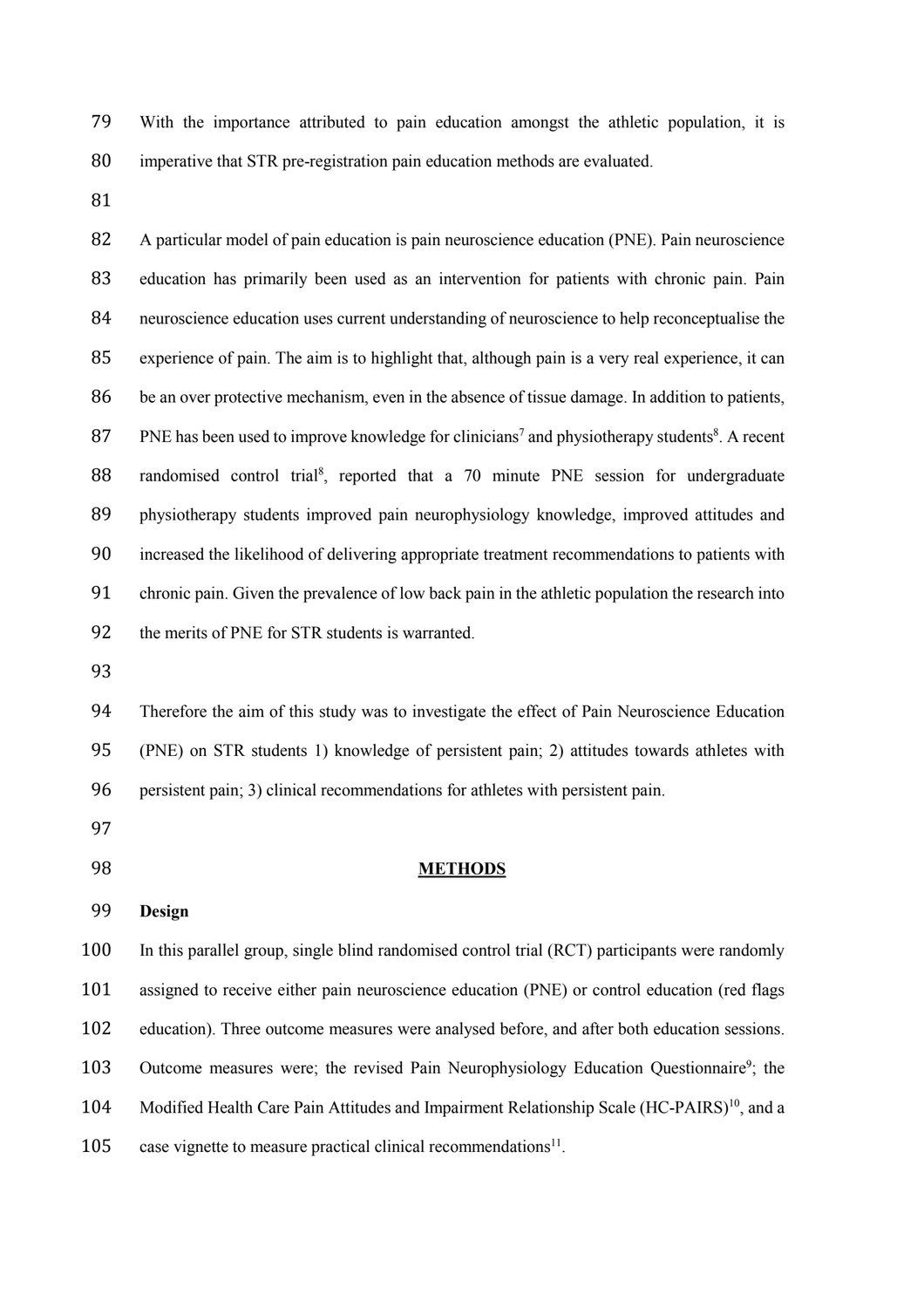# **Participants**

 Students were eligible to take part in the proposed study if they were enrolled on the first year of the (BSc) Sports Therapy and Rehabilitation undergraduate course or the (MSc) Sports Rehabilitation postgraduate pre-registration at Teesside University, United Kingdom. A total 111 of 84 students were approached to take part in this study (BSc n=67, MSc n=17). Participants were excluded from the study if they had previously received formal teaching of pain neuroscience. Year 2 and 3 students receive education on the mechanism of pain as part of their first year curriculum and therefore were not eligible to participate. All pre-registration MSc postgraduate students receive pain education as part of their one-year curriculum, therefore the intervention education sessions took place during their university induction week, before formal modules began. All participants provided written informed consent prior to each of the proposed education conditions. Students were invited to participate in the study via a grouped- cohort email invitation and via a brief oral presentation of the study). The trial was registered with ClinicalTrials.gov (Trial ID NCT03002181), conducted in accordance with the Declaration of Helsinki, (1975), and reported in accordance with CONSORT standards. The Teesside University Research Ethics Board provided ethical approval prior to the study commencing.

# **Procedures**

 Student participants were randomised into either the PNE intervention group or the red flag 127 control group via the random number generator function of Microsoft Excel<sup>TM</sup> (Office Professional Plus 2013). A coin was then tossed to allocate which of these two groups received the PNE session. Participants were informed that the primary intention of the study was to compare two modes of pain education. Knowledge of their education assignment was not provided to the participants prior to the sessions so as not to influence outcomes and/or attendance. For ethical purposes, the intervention group received red flag content the following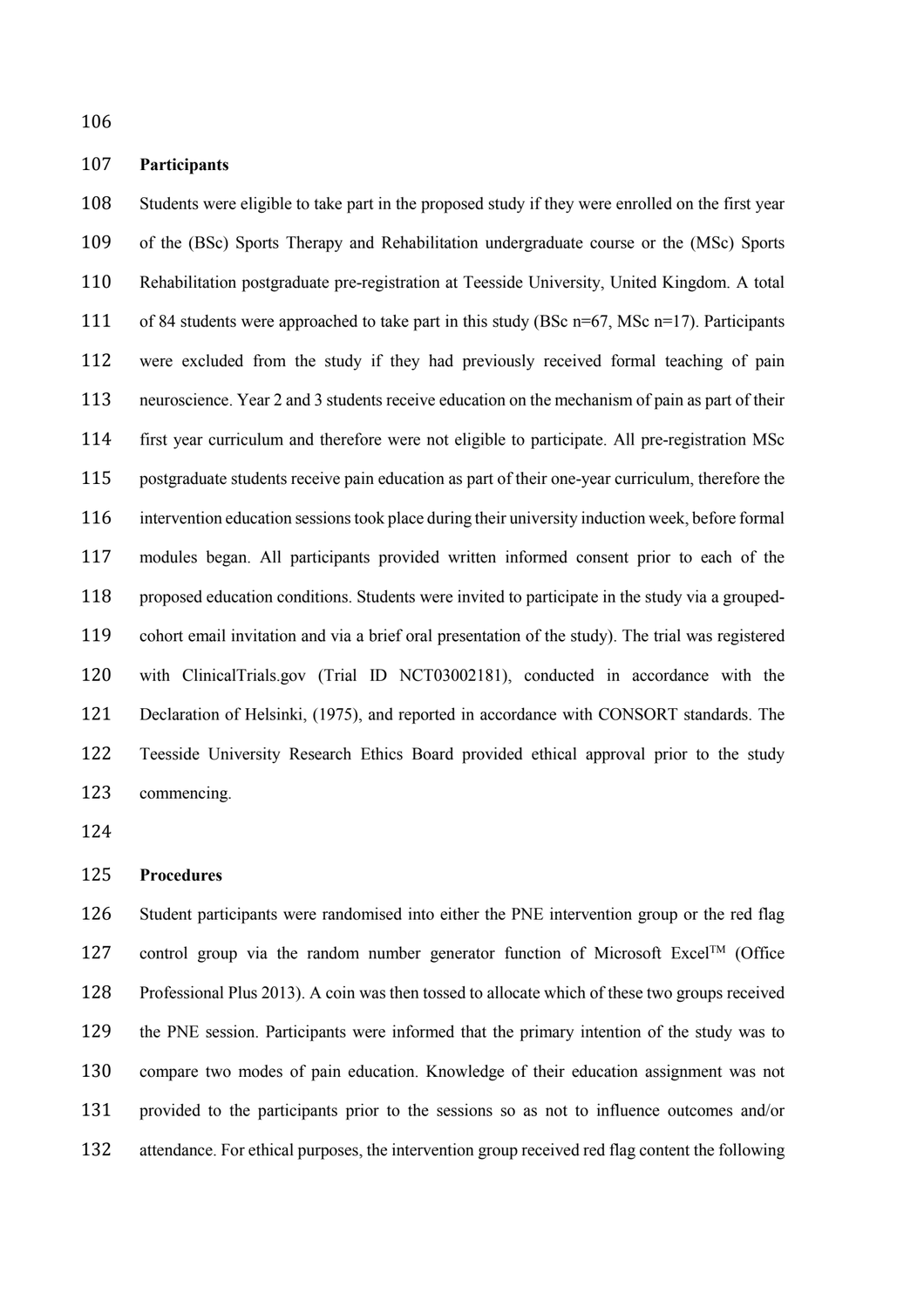academic week, with the control group receiving the PNE content. The lead author carried out the allocation of the participants to each group prior to meeting any of the participants. This process was concealed from the educator who had no involvement in allocation.

# **Interventions.**

 Both PNE and red flag education sessions were delivered in a lecture theatre at Teesside University by a qualified physiotherapist with extensive experience of teaching pain neuroscience at degree and postgraduate degree level. Each session lasted 70 minutes, with approximately 10 minutes pre and post education allocated to complete the outcome questionnaires. Each education condition was delivered in a didactic lecture style format, using 143 PowerPoint<sup>TM</sup> presentation. The education sessions were given immediately after each other to minimise the possibility of contamination of material between education groups.

 The intervention group received one PNE session. This session contained information about 147 the science of neural pathways in relation to the experience of pain, including events such as; depolarization, synapsis, secondary sensitization, hyperalgesia, descending modulation and the potential influence of psychological factors on pain neuroscience and experience. The material for this session was closely mapped to the contents of the '*Explain Pain'* publication13 . The objective of this session was to educate students that pain can be overprotective, and that nociceptive transmission can be heavily influenced by central sensitisation (sensitivity of the central nervous system) as well as the thoughts and beliefs of the individual. The session used 154 drawings, stories and metaphors, as found in *Explain Pain*<sup>13</sup> to depict the underlying neuroscience of pain, and current pain theory. The control group received an education session of red flags. Red flags form part of routine subjective practice for therapists as a process of 157 screening serious or potentially sinister pathologies<sup>12</sup>. Sign and symptoms for such pathologies include history of cancer, systemic symptoms such as fever or unexplained weight loss, and saddle analgesia. The use of red flag screening is advocated by the National Institute for Health 160 and Care Excellence<sup>4</sup>. The red flag session did not include the neuroscience of pain.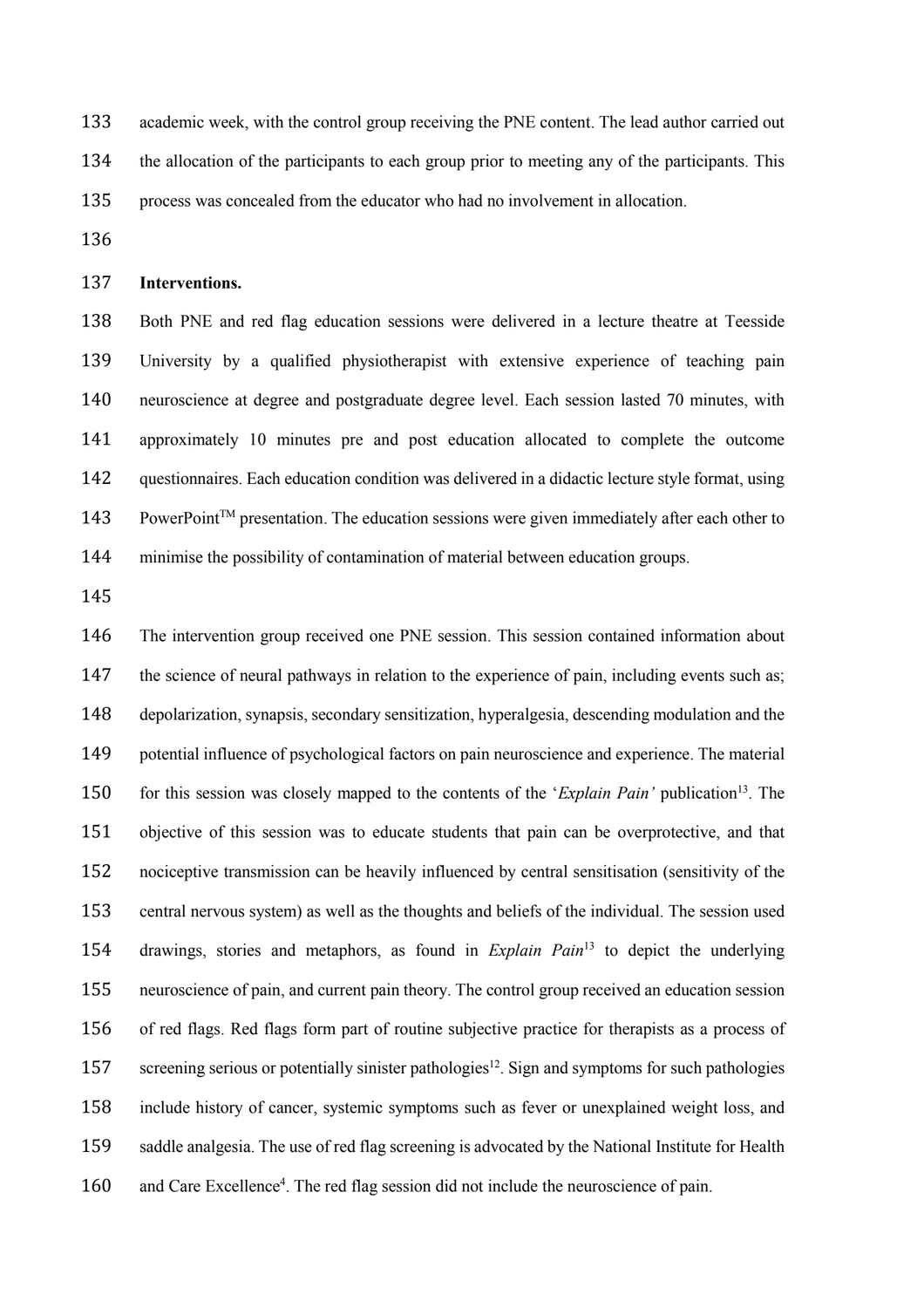# **Outcomes Measures**

 Both immediately pre-and post-education session, all participants completed 4 questionnaires; the Revised Pain Neurophysiology Questionnaire, The Modified Health Care Pain Attitudes and Impairment Relationship Scale (HC-PAIRS), a clinical vignette and a red flags questionnaire. The red flags questionnaire has been devised for the purposes of this study as there is currently no validated questionnaire that exists within the literature. The questionnaire was not used as an outcome measure in the current study, but rather as a vehicle to further facilitate participant blinding. Adverse effects to the intervention and/or control were monitored using passive surveillance.

# **Revised Pain Neurophysiology Questionnaire**

 The questionnaire has 13 items to be answered true, false or undecided. Undecided responses were awarded 0 points, whilst correct answers were awarded one point. Scores range from 0- 13, with higher scores indicating higher levels of pain neuroscience knowledge. The Revised Pain Neurophysiology Questionnaire is a valid and reliable measure of pain neuroscience 177 knowledge<sup>9</sup>.

#### **HC-PAIRS**

 HC-PAIRS is a 13-item questionnaire. Each item has a 7-point likert scale ranging from strongly agree (7 marks), to strongly disagree (1 mark). Scores therefore range from 13 to 91, with lower scores representative of more positive attitudes towards athletes with chronic pain, and higher scores representative of more negative attitudes. For the purposes of this study, each item referred to an 'athlete', rather than 'patient'. The Health Care Pain Attitudes and Impairment Relationship Scale has been found to be a valid and reliable measure of therapist 186 attitude towards patients with chronic pain.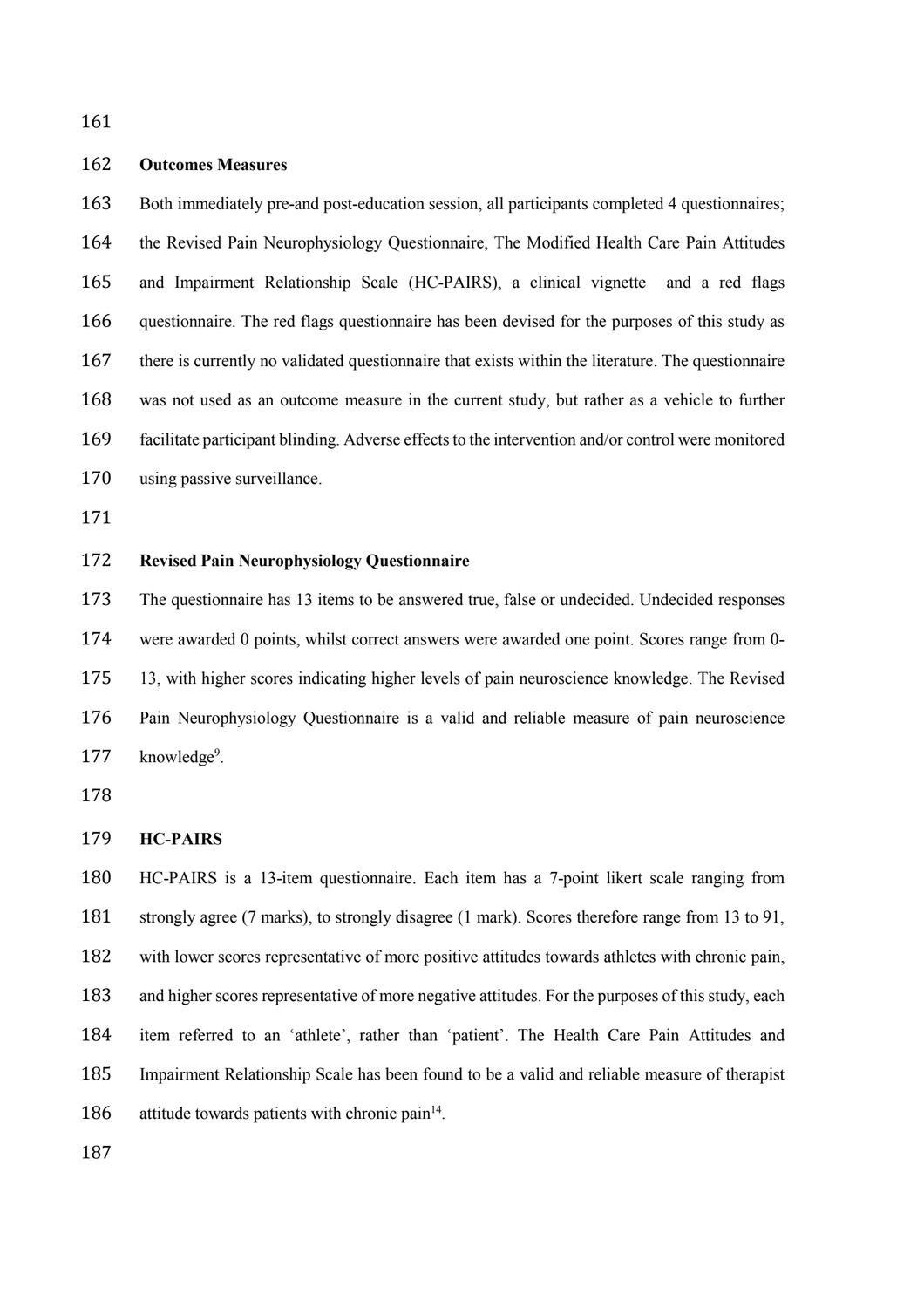#### **Case Vignette**

 A case study was given to each participant to assess their clinical recommendation for an athlete 190 with chronic pain (Table 1). The vignette was adapted from previously published vignettes $8, 15, 190$ 191 <sup>16</sup>. Participants were requested to demonstrate their recommendations to athletes regarding daily activities, exercise, work and bed rest via 4 multiple choice questions. Outcome measures were calculated as number and percentage of appropriate recommendations in line with current 194 clinical guidelines<sup>16</sup>. Vignettes have previously been utilised for the purposes of assessing 195 clinical recommendations in management of patients with chronic low back pain $14,18$  and have 196 been shown to be an accurate measure of clinical behaviour<sup>11</sup>.

# **Table 1 - Case vignette recommendation options.**

- \*\*\*INSERT TABLE 1 HERE\*\*\*
- 

## **Statistical Analysis**

 All data was analysed using SPSS, version 23. Prior to statistical analysis, frequency tables were drawn to screen for miscoding. Group identification was concealed during the data analysis to assist with blinding. Continuous data were presented as mean (SD), and categorical data presented as percentages. Mean difference in change between groups was analysed using an analysis of covariance (ANCOVA). Covariates were baseline PNE, HC-PAIRS and red flag scores, level of education, gender and age. Baseline values for clinical recommendations were established prior to, and values re-assessed following the respective education sessions. Contingency tables were drawn detailing the change in appropriate recommendations as the dependent variable, and education group as the independent. The Mantel-Haenszel test was used to establish the odds ratios and their 95% confidence limits for appropriate recommendations following each of the two education conditions. Statistical significance was set at 0.05.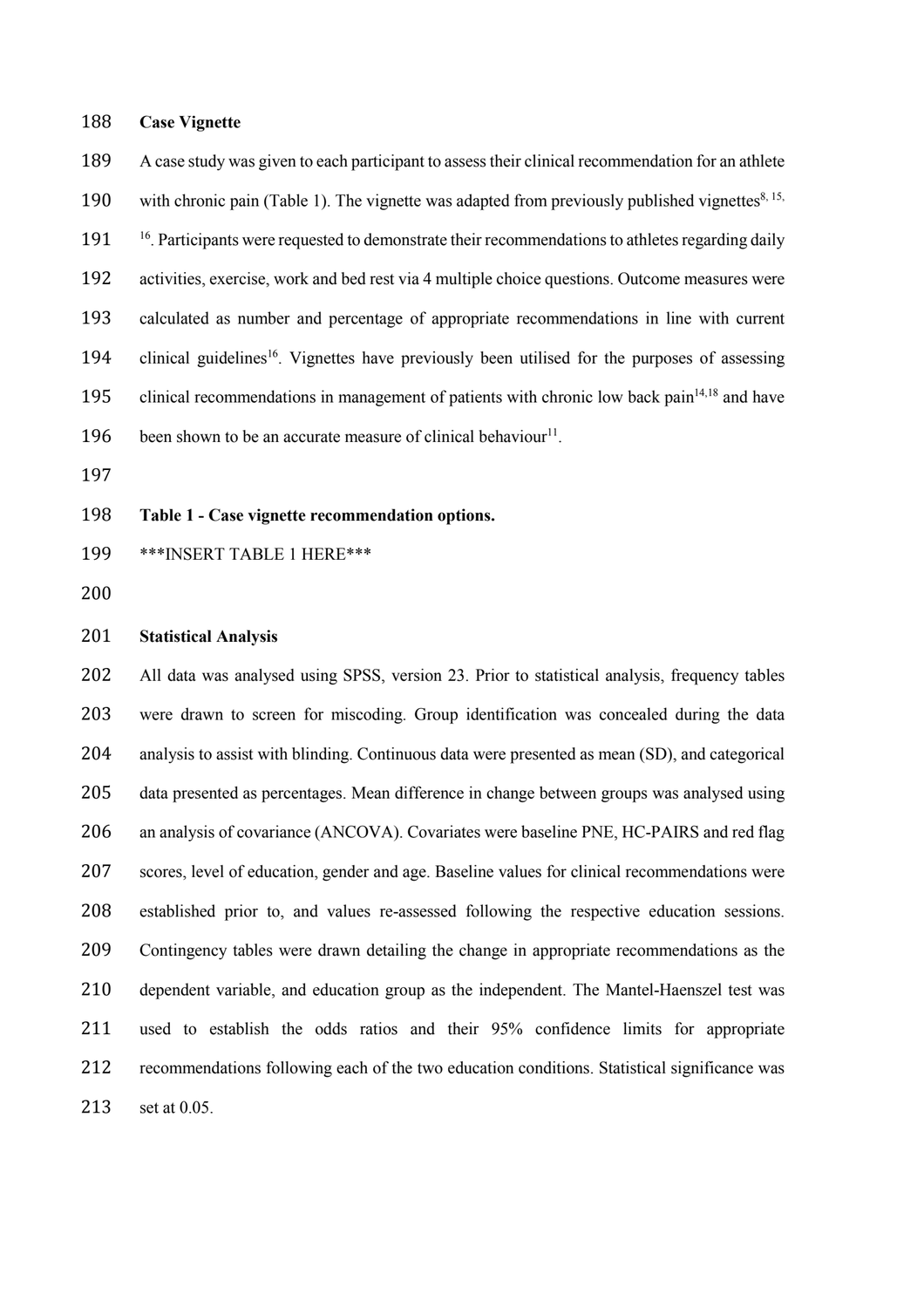# **RESULTS** Sixty-one (61/84) students representing 72% of the target population volunteered (n=45 BSc, 217 n=16 MSc) for the study and were subsequently randomised. Thirty-five participants received the PNE intervention, and 26 received the control education. The characteristics of the 61 participants are presented in table 1. Table 1 highlights differences in randomised groups at baseline. The PNE group was made up of 89% BSc students, 63% of which were female. The control group in comparison was made up of 54% BSc students. For all outcome measures, 222 there were no participant losses after randomising. **Table 1. Participant characteristics at baseline.** \*\*\*INSERT TABLE 2 HERE\*\*\* Table 3. Within group change for all outcome measures. \*\*\*INSERT TABLE 3 HERE\*\*\* The group who received the PNE condition had greater increases in pain knowledge (mean 231 difference 3.2 (CI 2.1 to 4.3), p<0.01) and in attitudes towards athletes with chronic pain (mean 232 difference -10.1 (CI -16.6 to -3.6), P<0.01) table 3. In addition, post intervention/control the PNE group were consistently more likely to make appropriate clinical recommendations (table 4), in line with current clinical guidelines, for return to work (OR 6.1 (CI 1.1 to 32.3), p=0.03), 235 exercise (OR 10.7 (CI 2.6 to 43.7), p=<0.01), daily activities (OR 3.2 (CI 0.9 to 11.0), p=0.07) 236 and bed rest (4.3 (CI 1.5 to 12.8), p=0.01). Table 4 highlights pre and post scores for each outcome measure. In addition, and for complete reporting, the red flags questionnaire findings have also been reported (tables 2 and 3) however, this component of the methods was implemented to strengthen participant blinding rather than to be used as an outcome measure in itself. Zero participants reported any adverse effects.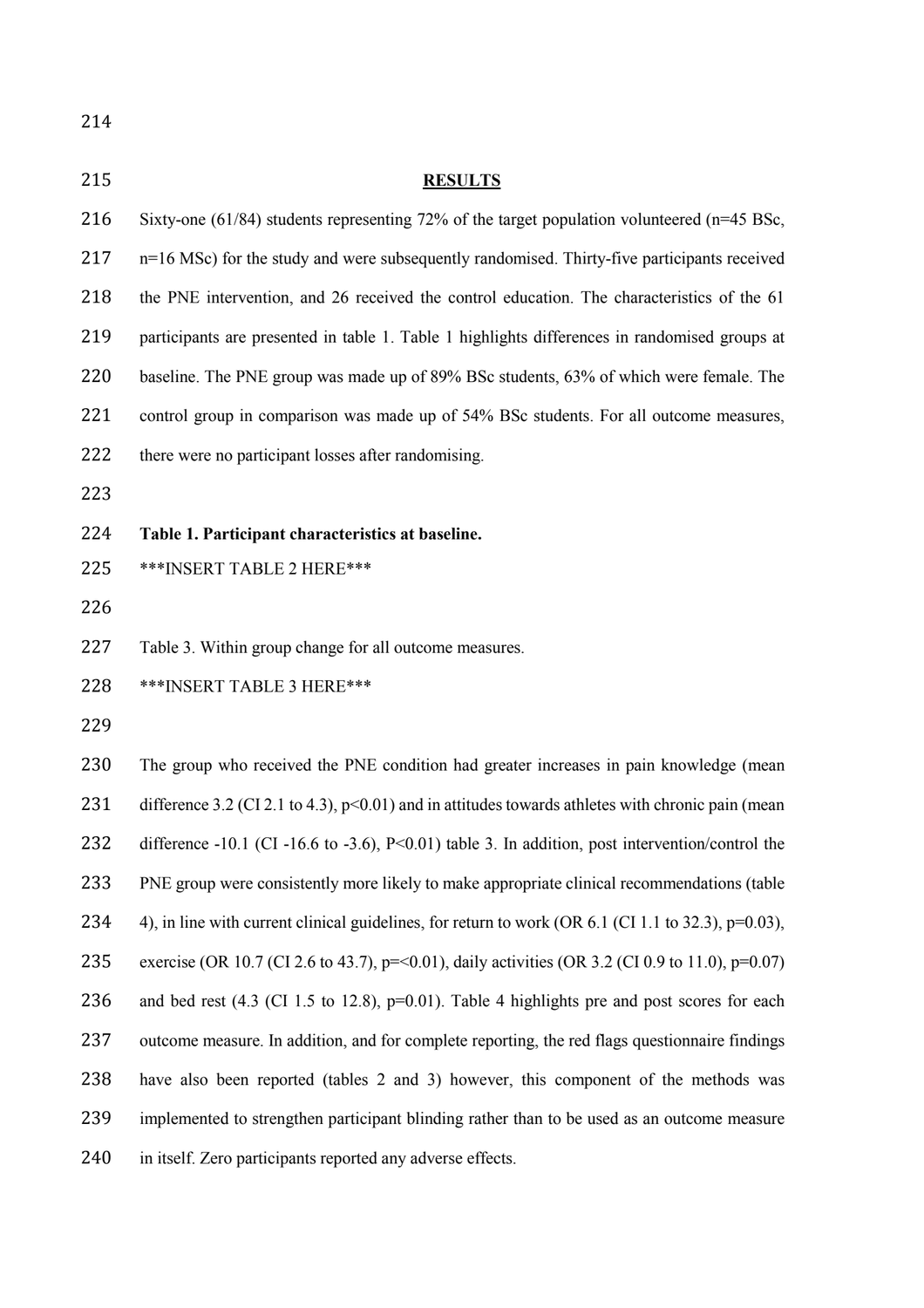**Table 4. Change in knowledge and attitudes between groups.** \*\*\*INSERT TABLE 4 HERE\*\*\* **Table 5. Appropriate clinical recommendations post education.** \*\*\*INSERT TABLE 5 HERE\*\*\* 

# **DISCUSSION**

249 Pain education is a fundamental as part of the holistic management of the injured athlete. A key finding of this study was that STR students' knowledge of pain neuroscience and their attitudes towards athletes with chronic pain improved following a 70-minute PNE session compared to a control education. Concurrently, students who received PNE also demonstrated a positive change in clinical recommendations for pain management, in line with current guidelines, in comparison to the control group.

 The current study reported a 25% improvement in pain neuroscience knowledge following the PNE intervention compared to a -1.5% change in the control group. These findings are comparable to the 23% increase (55% - 78%) in health care professionals, and the 32% increase  $(29\% - 61\%)$  in patients<sup>7</sup>. A 45% increase in PNE knowledge was reported for doctoral 260 physical therapy students in an uncontrolled study<sup>19</sup>. More recently, Collearya et al., $8(2017)$  using controlled methods, reported a 34% improvement in the PNE knowledge of undergraduate physiotherapy students. These findings suggest that a PNE intervention can, in the immediate term, improve STR students' knowledge of complex pain physiology to a level similar to qualified healthcare professionals.

 The PNE group in the current study saw a 15-point improvement in HC-PAIRS score compared with a control group improvement of 4.7 points. Currently, there is no consensus on minimally important clinical difference for change in attitudes following an intervention of this kind.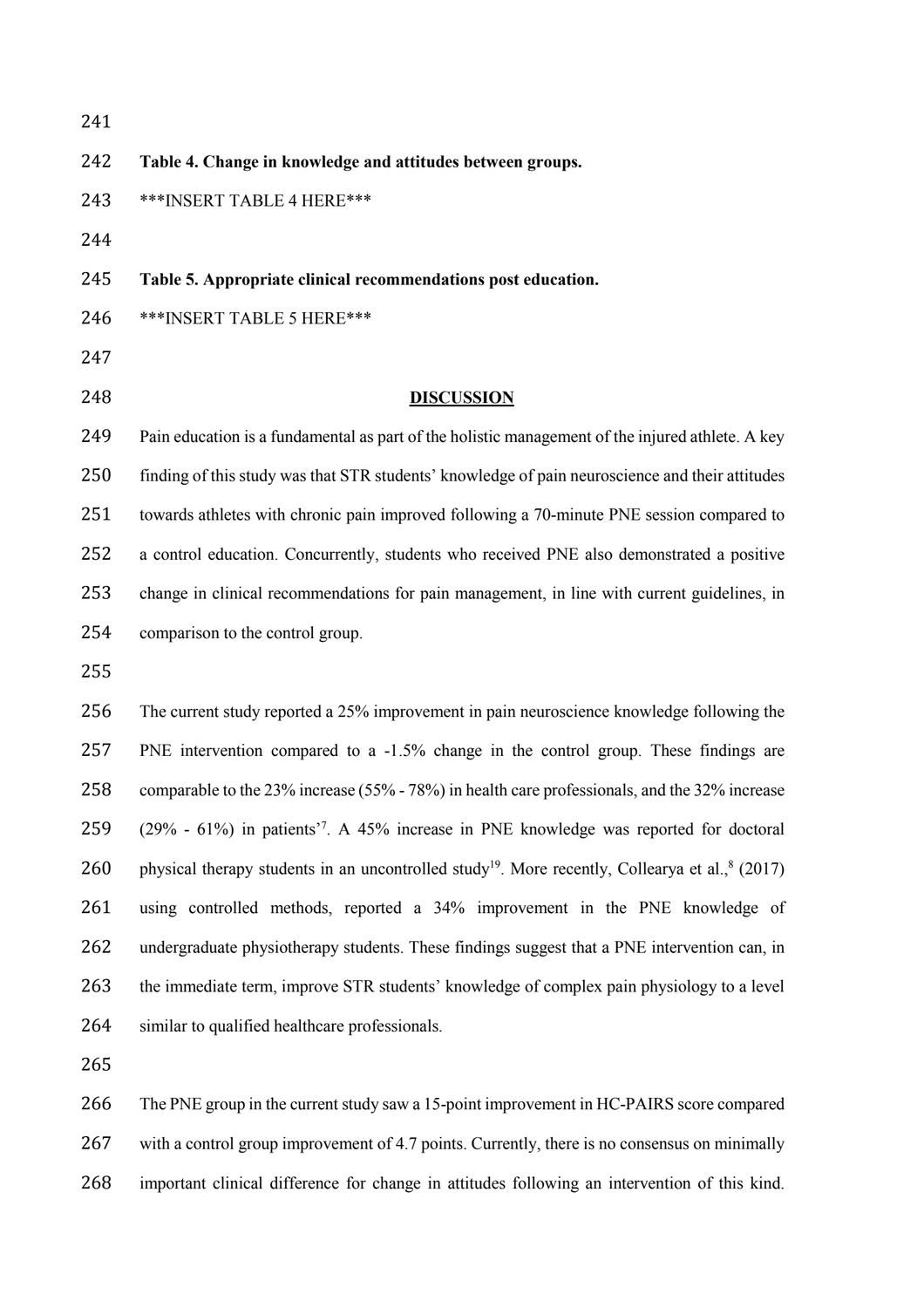269 However, context is provided by Morris et al., , who reported a 9-point improvement in medical student attitudes (as measured by the HC-PAIRS) across the course of their 5-year 271 medical training. HC-PAIRS scores reported in our study are comparable to Colleary et al.,<sup>8</sup> who reported an 18-point HC-PAIRS improvement following a PNE session of the same length 273 for physiotherapy students. These findings suggest that a PNE session with a short duration (70 minutes) can be effective in improving student attitudes towards patients with chronic pain, 275 above the reported improvement across the duration of a medical degree<sup>20</sup>.

277 The current study found that immediately following the PNE intervention students were more likely to make clinical recommendations that were in line with current clinical guidelines on managing athletes with chronic pain. The increased likelihood of correct recommendations is evident across all four recommendation areas. Ninety four percent, 91%, 86% and 66% percent of the PNE group provided appropriate clinical recommendations for return to work, taking part in structured exercise, undertaking activities of daily living and recommendations for best rest respectively (control group = 73%, 50%, 65% and 31%). The aforementioned study by Colleary 284 et al., reported comparable results of 94% (work), 92% (exercise), 94% (daily activities) and 69% (bed rest) following a brief PNE intervention. These findings suggest that a 70-minute PNE session can, in the immediate-term, improve STR students' clinical recommendations for athletes with chronic pain. Interestingly, a survey of qualified UK physiotherapists and general 288 practitioners<sup>15</sup> reported appropriate recommendations of 93%, 72% and 99% for work, daily activities and bed rest respectively. This therefore indicates that a condensed 70-minute PNE session for first year STR students can improve their clinical recommendations to a standard comparable with registered and practicing health care professionals.

# **Clinical and Academic Implications**

 The improvements in three key outcomes found in the current study may have important clinical implications for rehabilitation within the elite or recreational sports setting by increasing the likelihood of qualified STR providing evidence based practice for chronic pain conditions.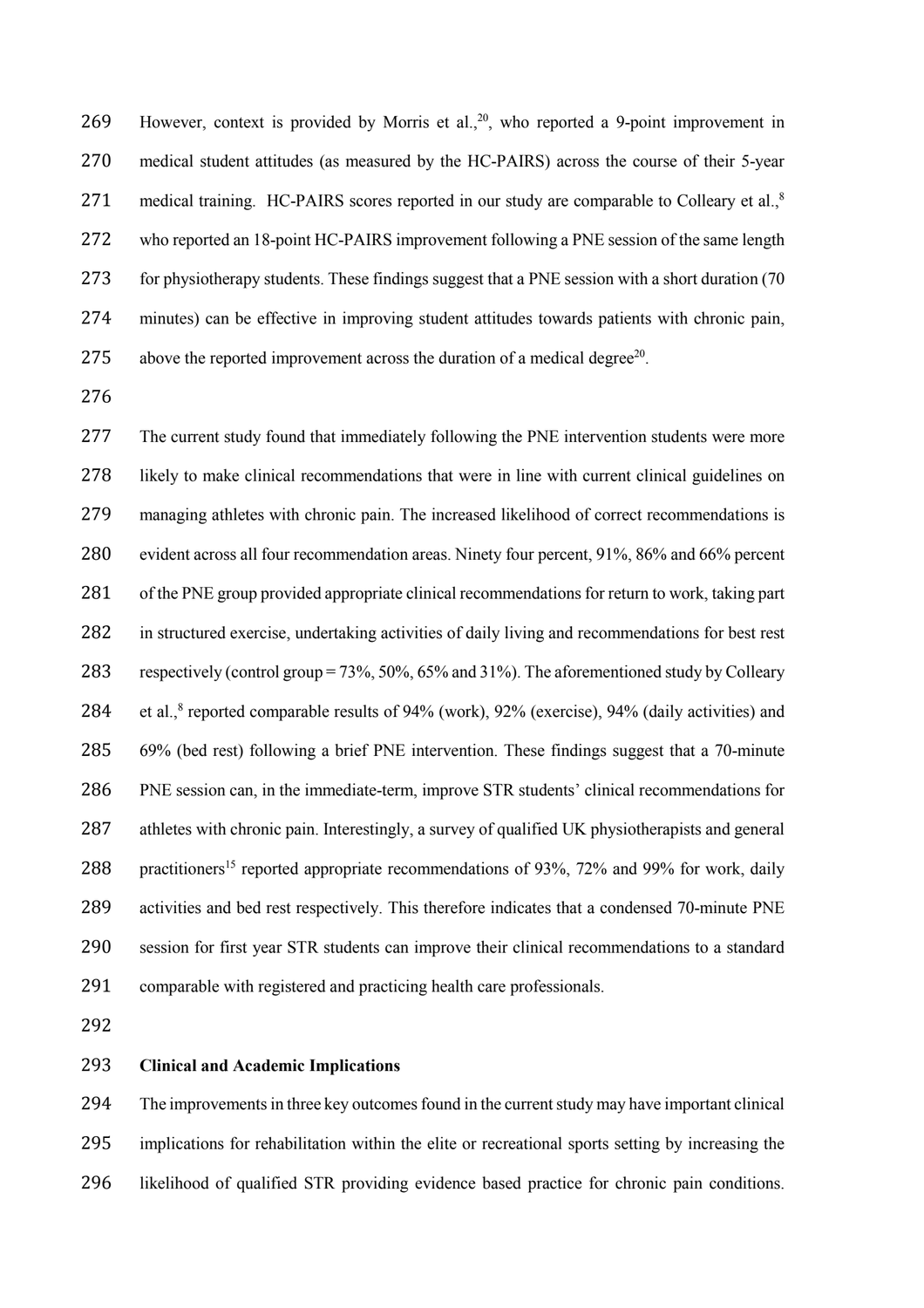Implementing such an education strategy has the potential to improve clinical outcomes in athletes with chronic pain conditions

 A potential confounding variable in the current study was group variance at base line with respect to sex and level of study (table 2). Participants were assigned to groups randomly, and the cause of the variance is unclear. It was possible that some participants may have chosen to attend a different lecture to the one they were randomised to for personal convenience, thus interfering with the random allocation. As participants took part anonymously, it was not possible to confirm or deny that this occurred. To overcome the variance at baseline, the statistical model used adjusted for sex and level of study as a covariate.

 The use of vignettes to assess participant clinical behavior and reasoning is a proxy measure, and not actual clinical observation, which is considered gold standard. However, evidence 310 endorses vignettes as a robust measure of behaviour<sup>11</sup>. In addition, true clinical observation was not possible in the current study as students are only able to practice under direct supervision, compounding the ability to assess individual clinical behaviour.

 Lastly, this study has collected outcome measures immediately following the intervention education sessions. Thus, caution is advised when generalising the findings beyond this period. Future work should include long-term follow up measures in order to assess long term retention of effect.

 A strength of the PNE programme, and perhaps most pertinent to education institutions, was its limited use of resources. A 70-minute PNE session delivered by a qualified lecturer, in a didactic style using PowerPoint has had a positive impact on three key measurement outcomes. This highlights a potential for PNE to be integrated into the current sport therapy and rehabilitation curriculum, though feasibility research is required to investigate this further.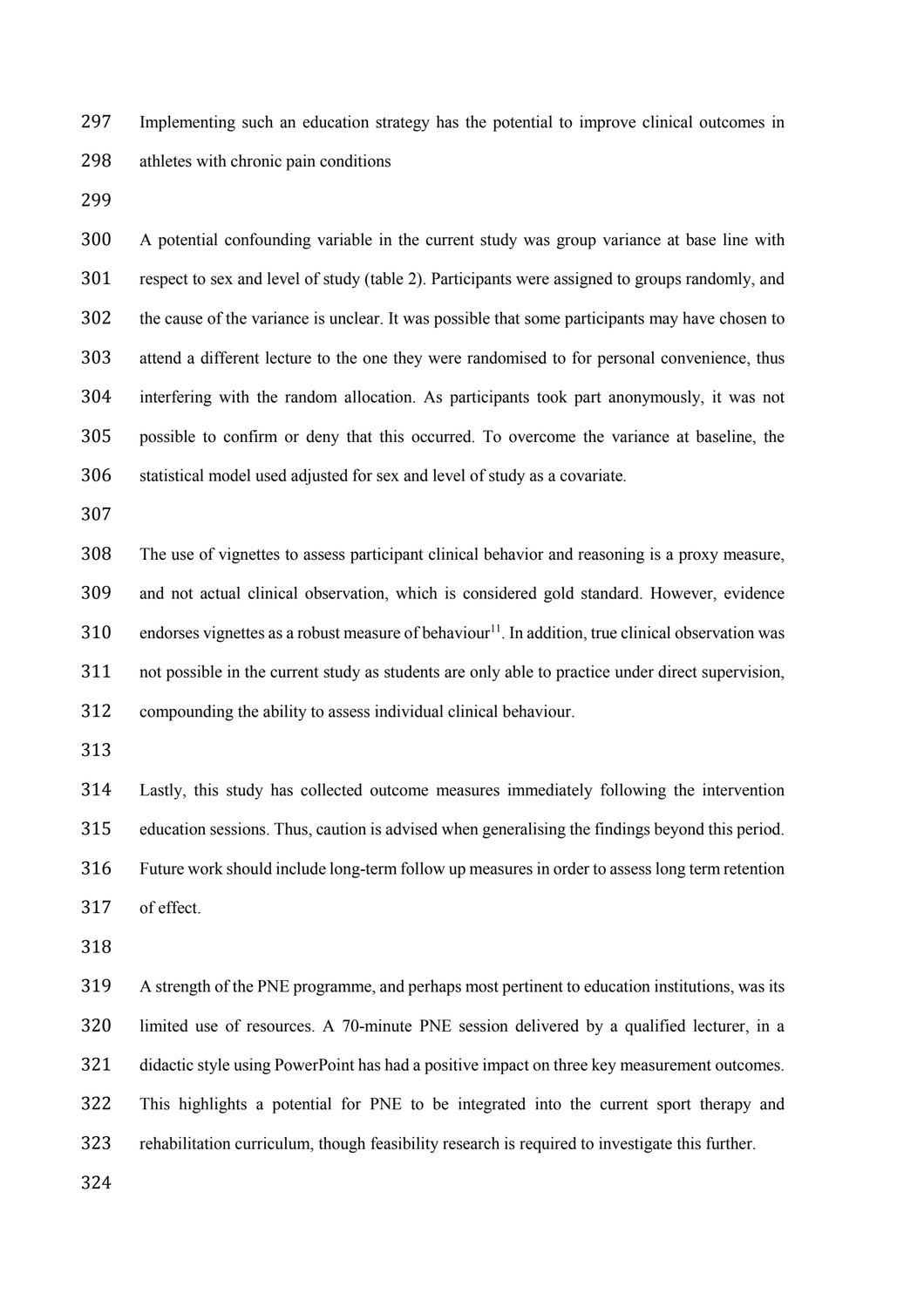| 325 | <b>CONCLUSION</b>                                                                                    |
|-----|------------------------------------------------------------------------------------------------------|
| 326 | The current study found that a brief 70-minute session of PNE can, in the immediate-term,            |
| 327 | increases STR students' knowledge of pain neuroscience, improve their attitudes towards              |
| 328 | athletes with chronic pain, and improve their clinical recommendations in line with current          |
| 329 | guidelines. This potentially has future clinical implications for the enhancement of chronic pain    |
| 330 | rehabilitation within the elite or recreational sports setting through improved pain teaching at     |
| 331 | undergraduate level. Future research should investigate the long-term effects of PNE on STR          |
| 332 | students as they move into fully qualified clinical practice with particular attention to the effect |
| 333 | on actual clinical behaviour.                                                                        |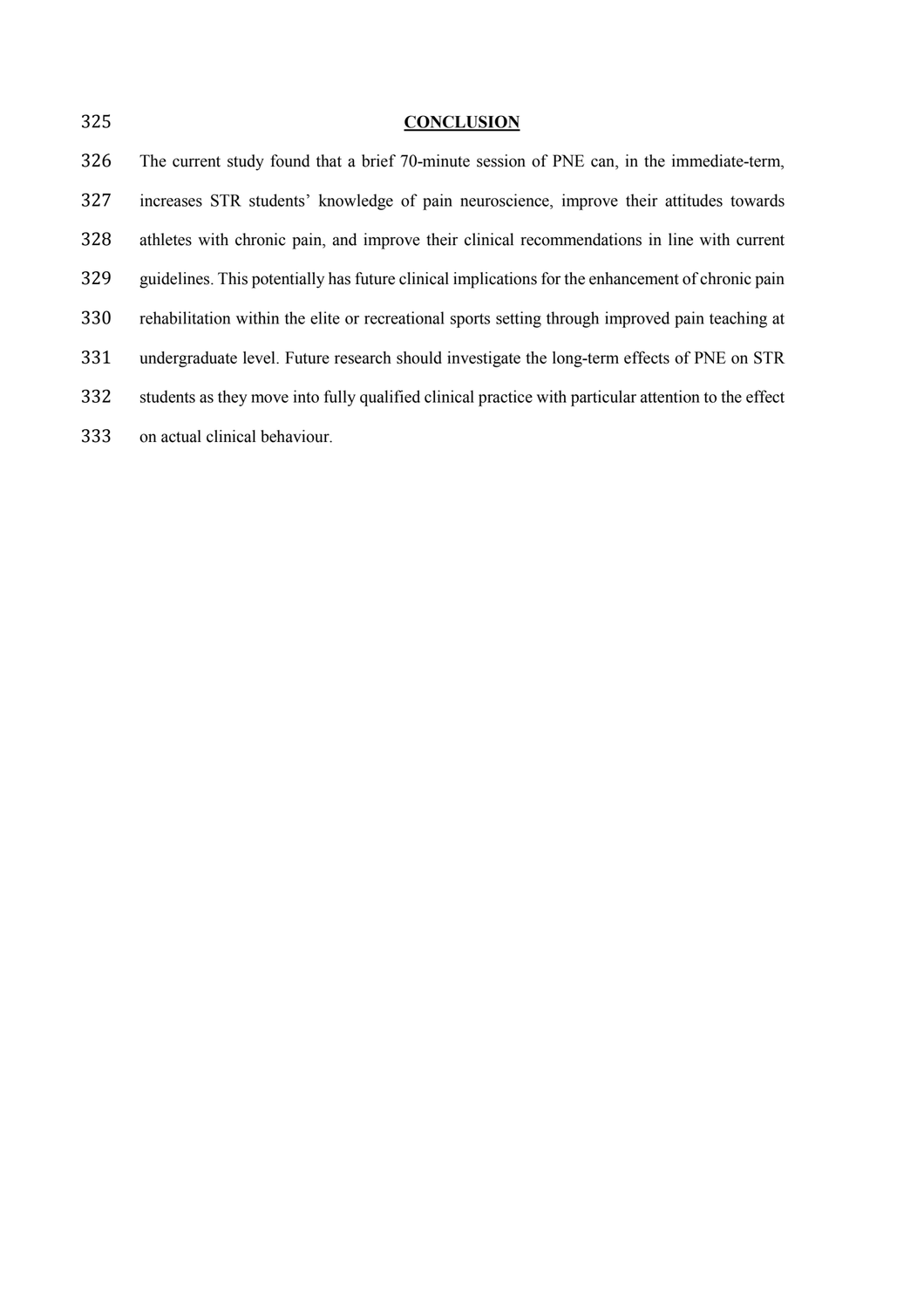| 334 |    | <b>REFERENCES</b>                                                                         |
|-----|----|-------------------------------------------------------------------------------------------|
| 335 | 1. | Bahr, R., Andersen, S.O., Løken, S., Fossan, B., Hansen, T. and Holme, I., 2004. Low      |
| 336 |    | back pain among endurance athletes with and without specific back loading—a cross-        |
| 337 |    | sectional survey of cross-country skiers, rowers, orienteerers, and nonathletic controls. |
| 338 |    | Spine, 29(4), 449-454.                                                                    |
| 339 |    |                                                                                           |
| 340 | 2. | Heidari, J., Mierswa, T., Kleinert, J., Ott, I., Levenig, C., Hasenbring, M. and          |
| 341 |    | Kellmann, M., 2016. Parameters of low back pain chronicity among athletes:                |
| 342 |    | Associations with physical and mental stress. Physical Therapy in Sport. 21. 31-37.       |
| 343 |    |                                                                                           |
| 344 | 3. | Puentedura, E.J. and Louw, A., 2012. A neuroscience approach to managing athletes         |
| 345 |    | with low back pain. Physical Therapy in Sport, 13(3), 123-133.                            |
| 346 |    |                                                                                           |
| 347 | 4. | National Institute for Health and Care Excellence (2016). Low back pain and sciatica      |
| 348 |    | in over 16s: assessment and management. NICE Guideline (NG59).                            |
| 349 |    |                                                                                           |
| 350 | 5. | Briggs, E.V., Carr, E.C. and Whittaker, M.S., 2011. Survey of undergraduate pain          |
| 351 |    | curricula for healthcare professionals in the United Kingdom. European Journal of         |
| 352 |    | Pain, 15(8), 789-795.                                                                     |
| 353 |    |                                                                                           |
| 354 | 6. | Noll, M., Silveira, E.A. and de Avelar, I.S., 2017. Evaluation of factors associated with |
| 355 |    | severe and frequent back pain in high school athletes. PloS one, 12(2), p.e0171978.       |
| 356 |    |                                                                                           |
| 357 | 7. | Moseley, G. L. (2003). Unravelling the barriers to reconceptualisation of the problem     |
| 358 |    | in chronic pain: The actual and perceived ability of patients and health professionals to |
| 359 |    | understand the neurophysiology. J Pain, 4(4), 184-189.                                    |
| 360 |    |                                                                                           |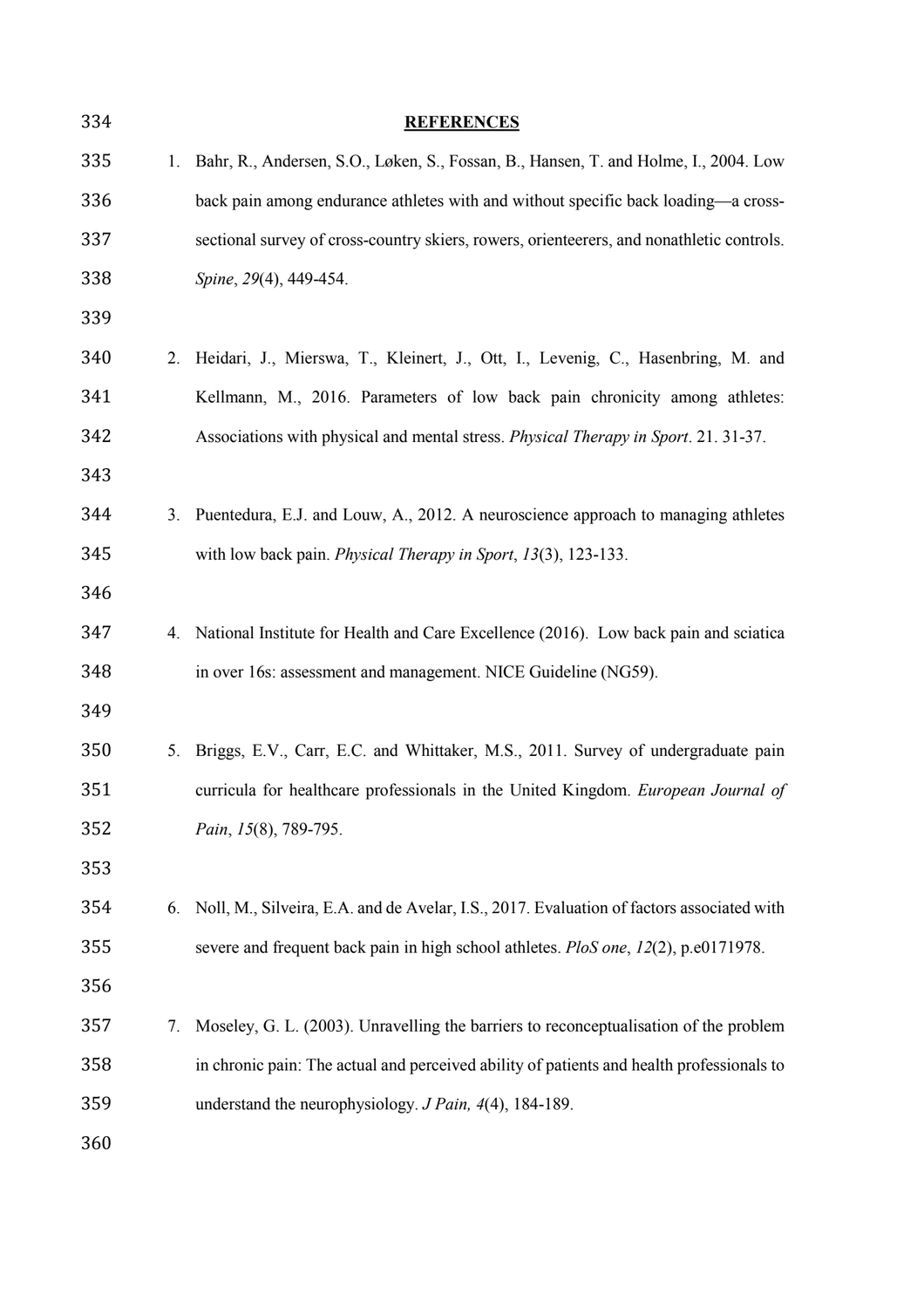| 361 | 8. | Collearya, G., O'Sullivan, K., Griffin, D., Ryan, C.G. and Martin, D.J., 2017. Effect of  |
|-----|----|-------------------------------------------------------------------------------------------|
| 362 |    | pain neurophysiology education on physiotherapy students' understanding of chronic        |
| 363 |    | pain, clinical recommendations and attitudes towards people with chronic pain: a          |
| 364 |    | randomised<br>controlled<br>trial.<br>Physiotherapy.<br>Accepted                          |
| 365 |    | Manuscripthttp://dx.doi.org/10.1016/j.physio.2017.01.006                                  |
| 366 |    |                                                                                           |
| 367 | 9. | Catley, M.J., O'Connell, N.E. and Moseley, G.L., 2013. How good is the                    |
| 368 |    | neurophysiology of pain questionnaire? A Rasch analysis of psychometric properties.       |
| 369 |    | The Journal of Pain, 14(8), 818-827.                                                      |
| 370 |    |                                                                                           |
| 371 |    | 10. Houben, R.M., Vlaeyen, J.W., Peters, M., Ostelo, R.W., Wolters, P.M. and Stomp-van    |
| 372 |    | den Berg, S.G., 2004. Health care providers' attitudes and beliefs towards common low     |
| 373 |    | back pain: factor structure and psychometric properties of the HC-PAIRS. The Clinical     |
| 374 |    | journal of pain, 20(1), 37-44.                                                            |
| 375 |    |                                                                                           |
| 376 |    | 11. Peabody, J. W., Luck, J., Glassman, P., Jain, S., Hansen, J., Spell, M., & Lee, M.    |
| 377 |    | (2004). Measuring the quality of physician practice by using clinical vignettes: a        |
| 378 |    | prospective validation study. Annals of Internal Medicine, 141(10), 771-780.              |
| 379 |    |                                                                                           |
| 380 |    | 12. Ferguson, F., Holdsworth, L. and Rafferty, D., 2010. Low back pain and physiotherapy  |
| 381 |    | use of red flags: the evidence from Scotland. Physiotherapy, 96(4), 282-288.              |
| 382 |    |                                                                                           |
| 383 |    | 13. Butler, D.S. and Moseley, G.L., (2013). Explain Pain 2nd Edn. Noigroup Publications.  |
| 384 |    |                                                                                           |
| 385 |    | 14. Rainville, J., Bagnall, D. and Phalen, L., 1995. Health Care Providers' Attitudes and |
| 386 |    | Beliefs About Functinal Impairments and Chronic Back Pain. The Clinical journal of        |
| 387 |    | pain, 11(4), 287-295.                                                                     |
| 388 |    |                                                                                           |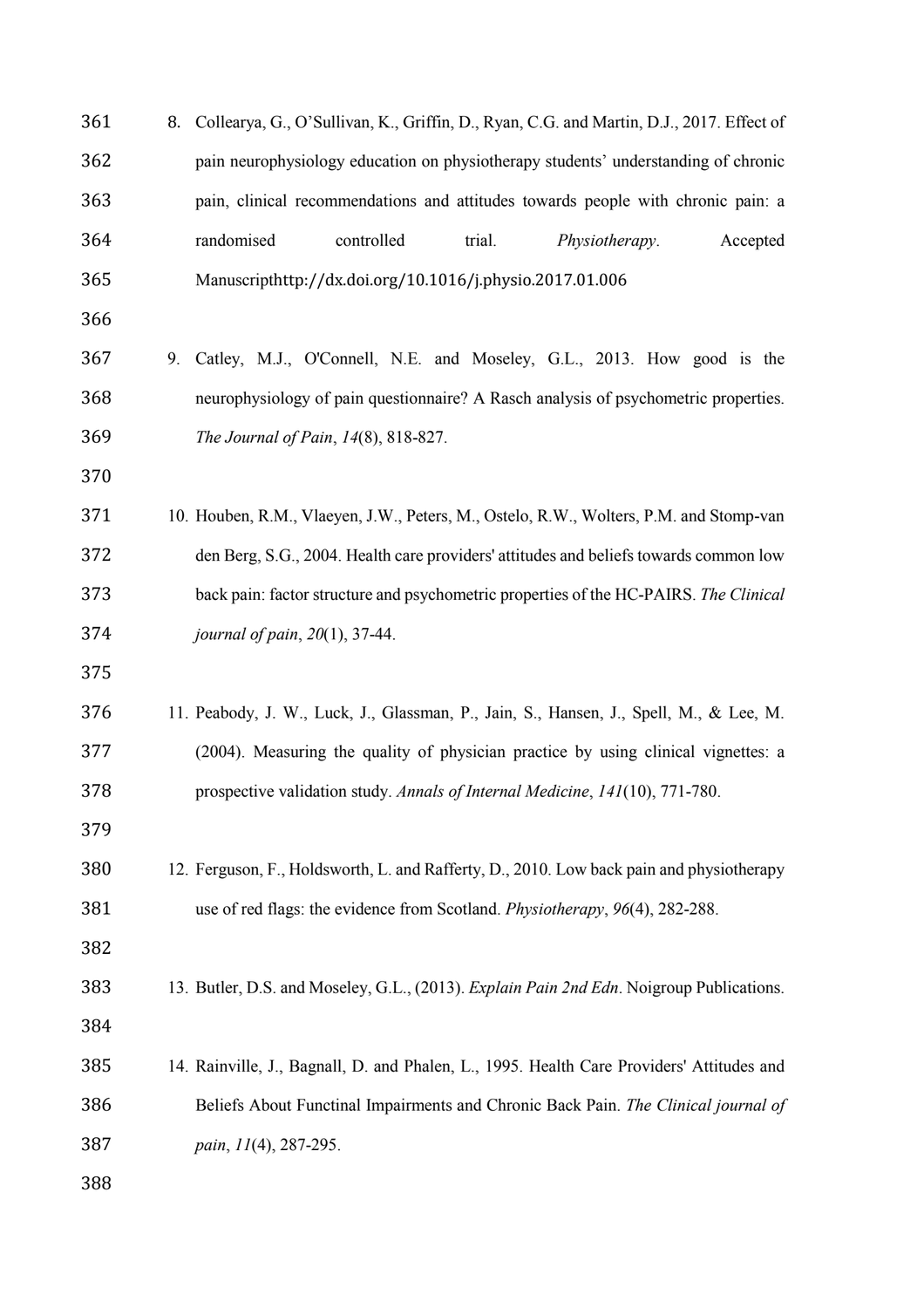| 389 | 15. Bishop, A., Foster, N.E., Thomas, E., Hay, E.M. (2008). How does the self-reported      |
|-----|---------------------------------------------------------------------------------------------|
| 390 | clinical management of patients with low back pain relate to attitudes and beliefs of       |
| 391 | health care practitionaers? A survey of UK general practitioners and physiotherapists.      |
| 392 | Pain. 135, 187-195.                                                                         |
| 393 |                                                                                             |
| 394 | 16. Ryan, C.G., Schofield, P. and Martin, D.J., 2013. Therapy students' recommendations     |
| 395 | of physical activity for managing persistent low back pain in older adults. J Aging Phys    |
| 396 | $Act, 21(3), 309-318.$                                                                      |
| 397 |                                                                                             |
| 398 | 17. Airaksinen, O., Brox, J.I., Cedraschi, C., Hildebrandt, J., Klaber-Moffett, J., Kovacs, |
| 399 | F., Mannion, A.F., Reis, S., Staal, J.B., Ursin, H. and Zanoli, G., 2006. Chapter 4         |
| 400 | European guidelines for the management of chronic nonspecific low back pain.                |
| 401 | European spine journal, 15, 192-300.                                                        |
| 402 |                                                                                             |
| 403 | 18. Houben, R.M.A., Gijsen, A., Peterson, J., De Jong, P.J. and Vlaeyen, J.W.S., 2005. Do   |
| 404 | health care providers' attitudes towards back pain predict their treatment                  |
| 405 | recommendations? Differential predictive validity of implicit and explicit attitude         |
| 406 | measures. Pain, 114(3), 491-498.                                                            |
| 407 |                                                                                             |
| 408 | 19. Cox, T., Louw, A. and Puentedura, E.J., 2016. An abbreviated therapeutic neuroscience   |
| 409 | education session improves pain knowledge in first-year physical therapy students but       |
| 410 | does not change attitudes or beliefs. Journal of Manual & Manipulative Therapy, 1-11.       |
| 411 |                                                                                             |
| 412 | 20. Morris, H., Ryan, C., Lauchlan, D. and Field, M., 2012. Do medical student attitudes    |
| 413 | towards patients with chronic low back pain improve during training? A cross-sectional      |
| 414 | study. BMC medical education, 12(1), p.1.                                                   |
| 415 |                                                                                             |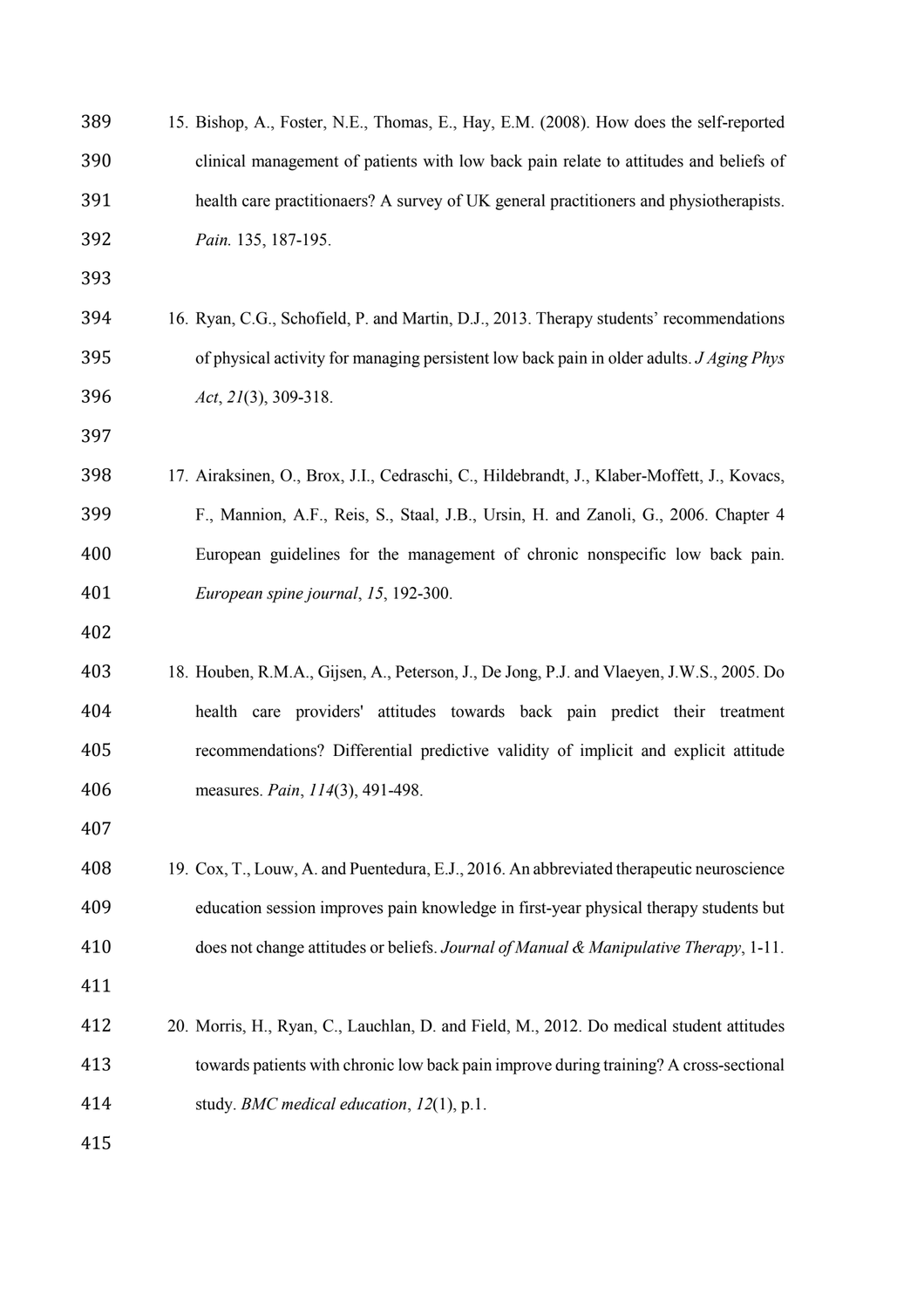# 416 **Table 2. Case vignette recommendation options**.

| Question        | Response option on questionnaire                                        | <b>Classification of Response</b> |  |
|-----------------|-------------------------------------------------------------------------|-----------------------------------|--|
| Work            | Return to normal work                                                   |                                   |  |
|                 | Return to part-time or light duties                                     | Appropriate recommendation        |  |
|                 | Be off work for a furtherweeks (stating number of weeks)                |                                   |  |
|                 | Be off work until pain has improved                                     | Inappropriate recommendation      |  |
|                 | Be off work until pain has completely disappeared                       |                                   |  |
| Exercise        | Return to normal exercise routine                                       |                                   |  |
|                 | Return to light class participation                                     | Appropriate recommendation        |  |
|                 | Refrain from participating for a furtherweeks (stating number of weeks) |                                   |  |
|                 | Refrain from participating until pain has improved                      | Inappropriate recommendation      |  |
|                 | Refreain from participating until pain has completely dissappeared      |                                   |  |
| Activity        | Perform usual activites                                                 |                                   |  |
|                 | Perform activities within patients tolerance                            | Appropriate recommendation        |  |
|                 | Perform only pain free activities                                       | Inappropriate recommendation      |  |
|                 | Limit all physical activities until pain disappears                     |                                   |  |
| <b>Bed Rest</b> | Avoid resting in bed entirely                                           |                                   |  |
|                 | Avoid resting in bed as much as possible                                | Appropriate recommendation        |  |
|                 | Rest in bed only when pain is severe                                    |                                   |  |
|                 | Rest in bed until pain improves substantially                           | Inappropriate recommendation      |  |
|                 | Rest in bed until pain disappears                                       |                                   |  |

Legend: The above table shows the clinical recommendation options following the case vignette. Recommendations were required for work, activity, exercise and bed rest. The first two options for each category are considered appropriate. The remaining recommendations are considered inappropriate options.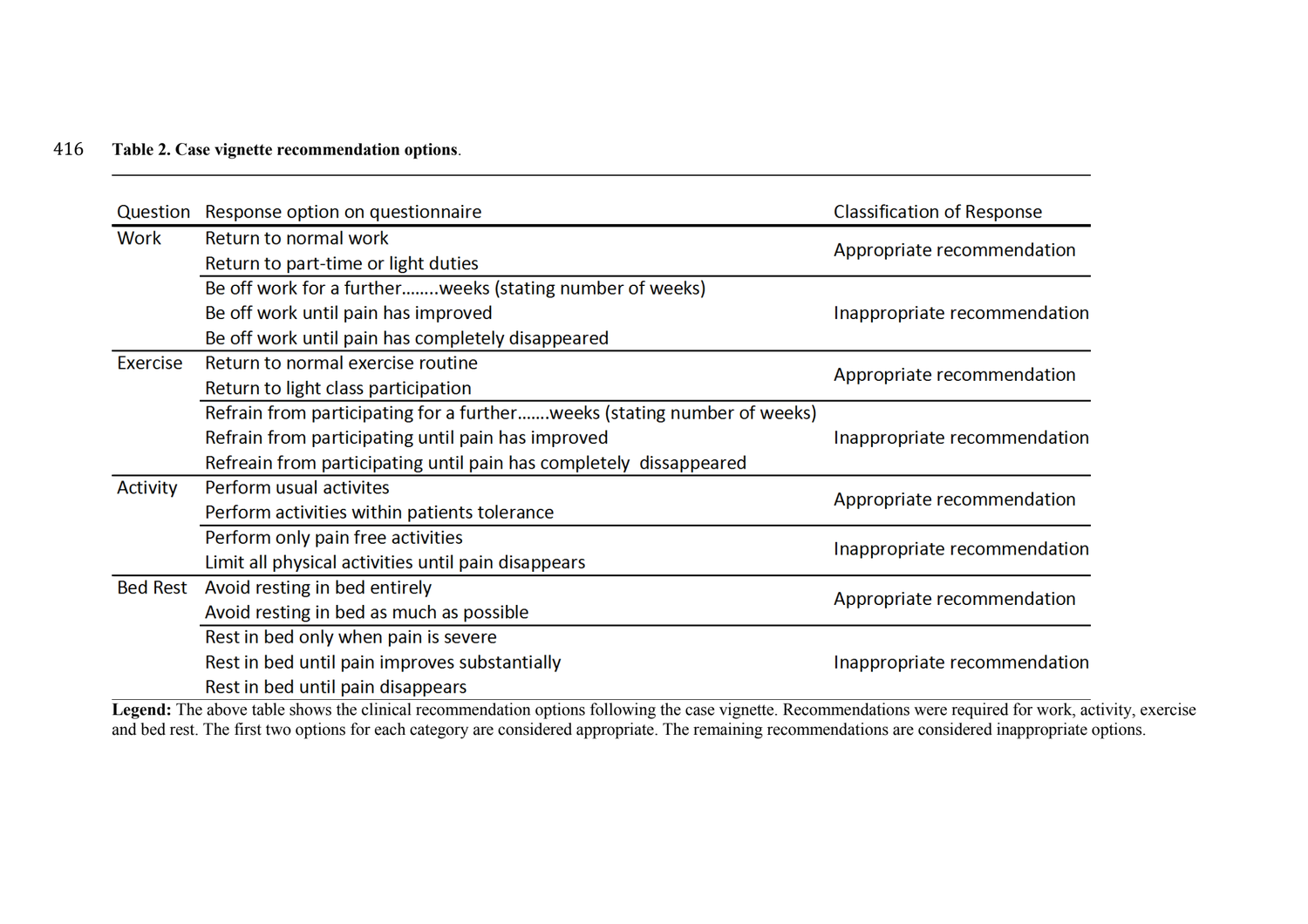**Table 3. Participant characteristics at baseline.**

|                         |                     | Group               |
|-------------------------|---------------------|---------------------|
|                         | <b>PNE</b>          | Control             |
| Age                     | 21(8)               | 22(4)               |
| Sex (male/female)       | $13(37\%)/22(63\%)$ | 18(69%)/8(31%)      |
| Level (BSc / MSc)       | $31(89\%)/4(11\%)$  | $14(54\%)/12(46\%)$ |
| PNE Quiz $(0-13)$       | 4.9(1.6)            | 5.3 $(1.6)$         |
| <b>HC-PAIRS (13-91)</b> | 55.9(6.6)           | 56.4(8.6)           |
| Red Flags $(0-10)$      | 4.9(1.3)            | 4.4(1.5)            |
| Appropriate Clinical    |                     |                     |
| Recommendations         |                     |                     |
| Work $(n, %)$           | 22(63%)             | 10(38%)             |
| Exercise $(n, %)$       | 17(49%)             | $12(46\%)$          |
| Daily Activity $(n, %)$ | 13(37%)             | $13(50\%)$          |
| Bed Rest $(n, %)$       | 11(31%)             | 4(15%)              |

Legend: PNE = Pain Neurophysiology Education, HC-PAIRS = Health Care Pain Attitudes and Impairment Relationship Scale. All data are presented as means (SD) except for sex and clinical recommendations. Clinical recommendations are presented as number of participants (and percentage of group) providing appropriate recommendations for work, exercise, daily activity and bed rest.

|                  |                  | Pre  | Post | Difference | p-value |
|------------------|------------------|------|------|------------|---------|
| <b>PNE</b> Group |                  |      |      |            |         |
| Knowledge        |                  | 4.9  | 8.3  | 3.3        | < 0.001 |
| Attitudes        |                  | 55.9 | 40.7 | 15.1       | < 0.001 |
| Recommendations  | Work             | 2.7  | 1.6  | 1.1        | 0.001   |
|                  | Exercise         | 3.1  | 1.8  | 1.3        | < 0.001 |
|                  | Daily Activities | 2.7  | 1.7  | 1.0        | 0.032   |
|                  | <b>Bed Rest</b>  | 3.0  | 2.2  | 0.8        | 0.379   |
| Control Group    |                  |      |      |            |         |
| Knowledge        |                  | 5.3  | 5.1  | 0.2        | 0.478   |
| Attitudes        |                  | 56.4 | 51.7 | 4.7        | 0.058   |
| Recommendations  | Work             | 3.2  | 2.3  | 0.9        | 0.007   |
|                  | Exercise         | 3.1  | 2.7  | 0.4        | 0.631   |
|                  | Daily Activities | 2.5  | 2.2  | 0.1        | 0.679   |
|                  | <b>Bed Rest</b>  | 2.2  | 3.0  | 0.8        | 0.930   |

#### **Table 3. Within group change for all outcome measures.**

**Legend:** This table highlights the within group change for both the intervention group (PNE) and the control group. Significance for continuous data (knowledge and attitudes) was calculated using paired t-test. Significance for categorical data (clinical recommendations) was calculated using chi-square test for independence.